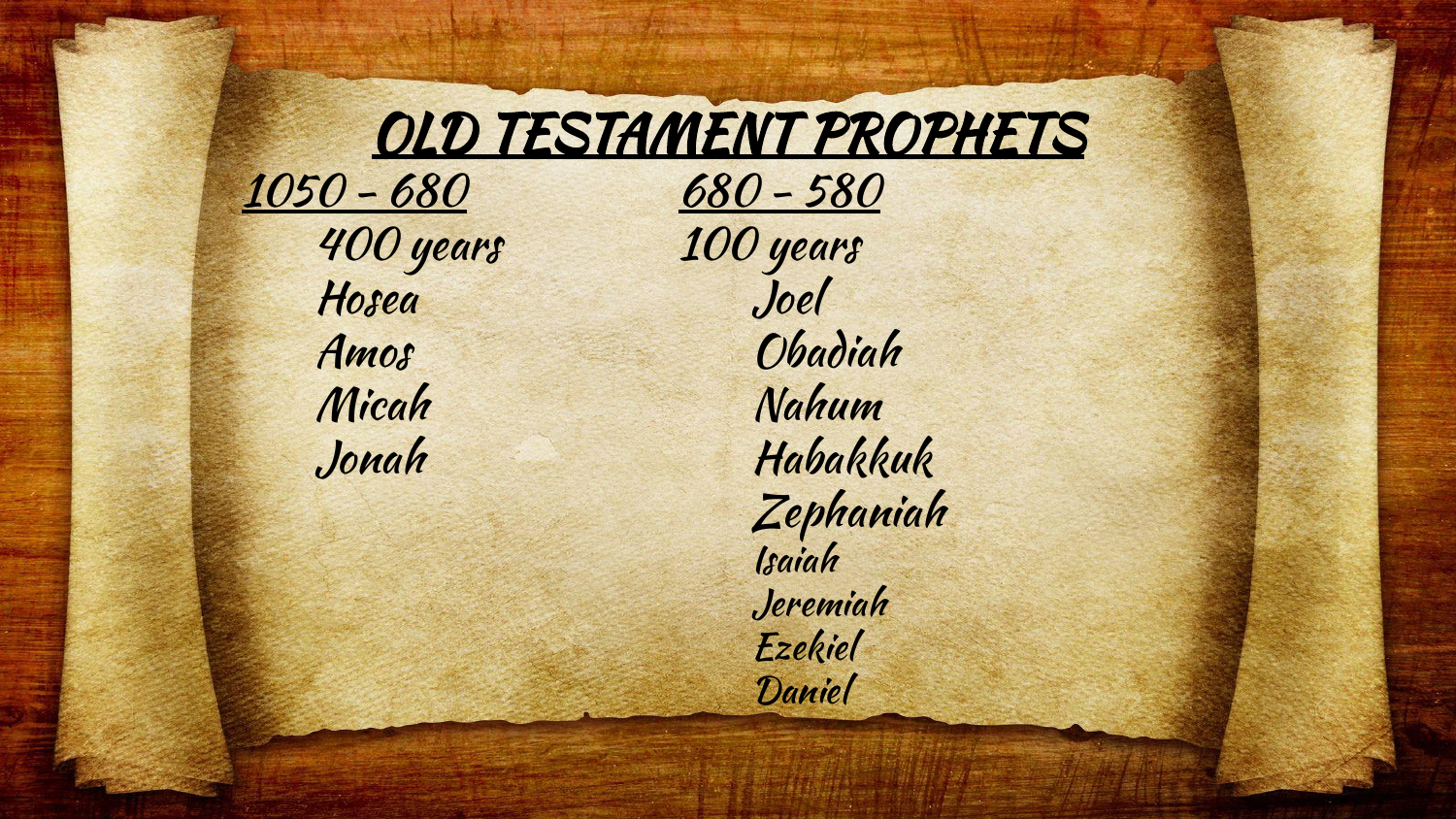

Prophesied in Jerusalem for 40+ years from 740-680 BC

Isaiah called for the people of Judah to obey GOD. He was sometimes listened to, often rejected He was martyred, sawn in two inside a hollow log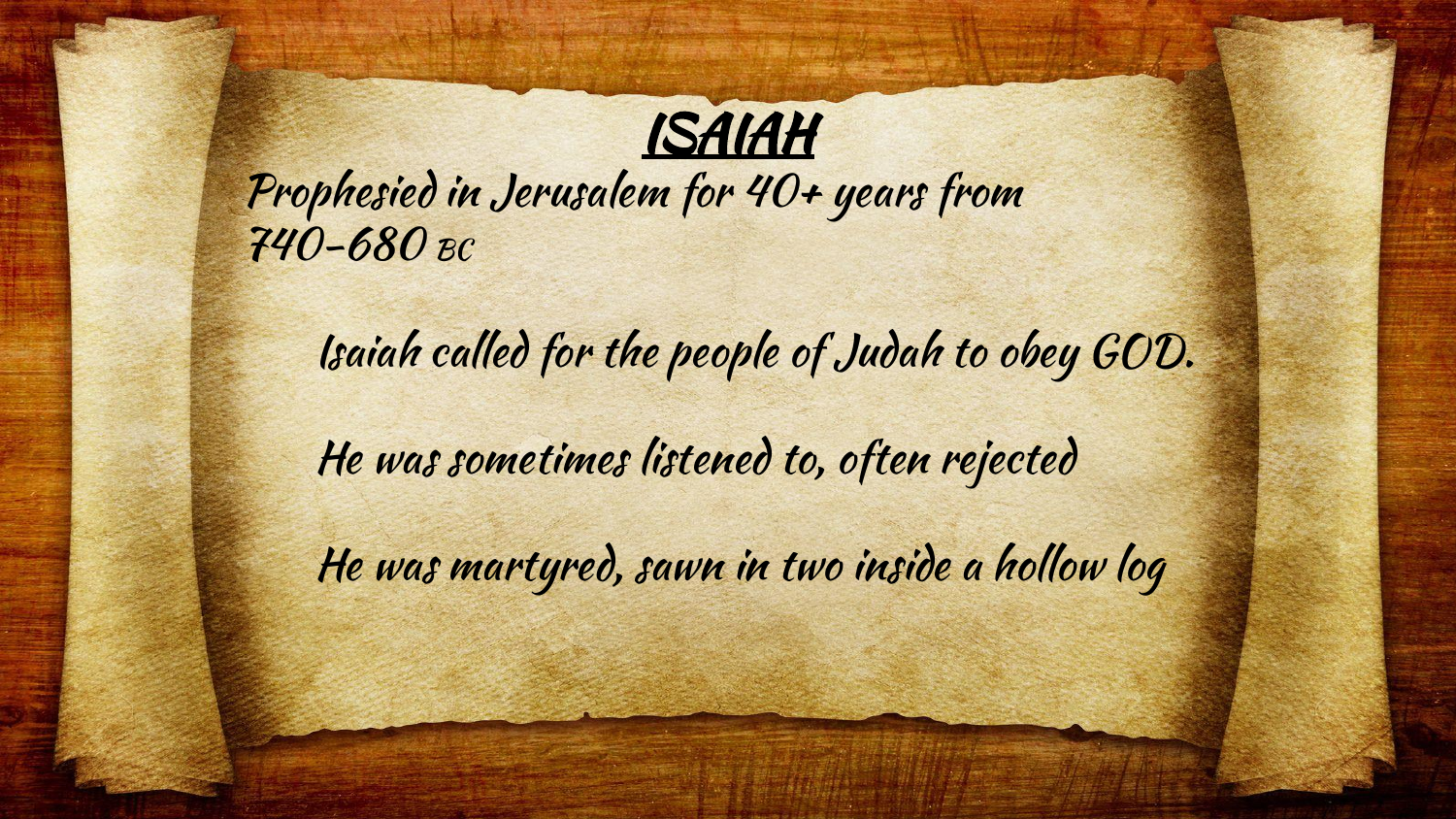

Prophesied in Jerusalem for 40+ years from 627-585 BC Started his ministry at about 20 yrs. old

A good friend and council of Josiah, the reformer

During the bad kings that followed, Jeremiah called for the people of Judah to obey GOD.

He was ridiculed, beaten, imprisoned, and rejected.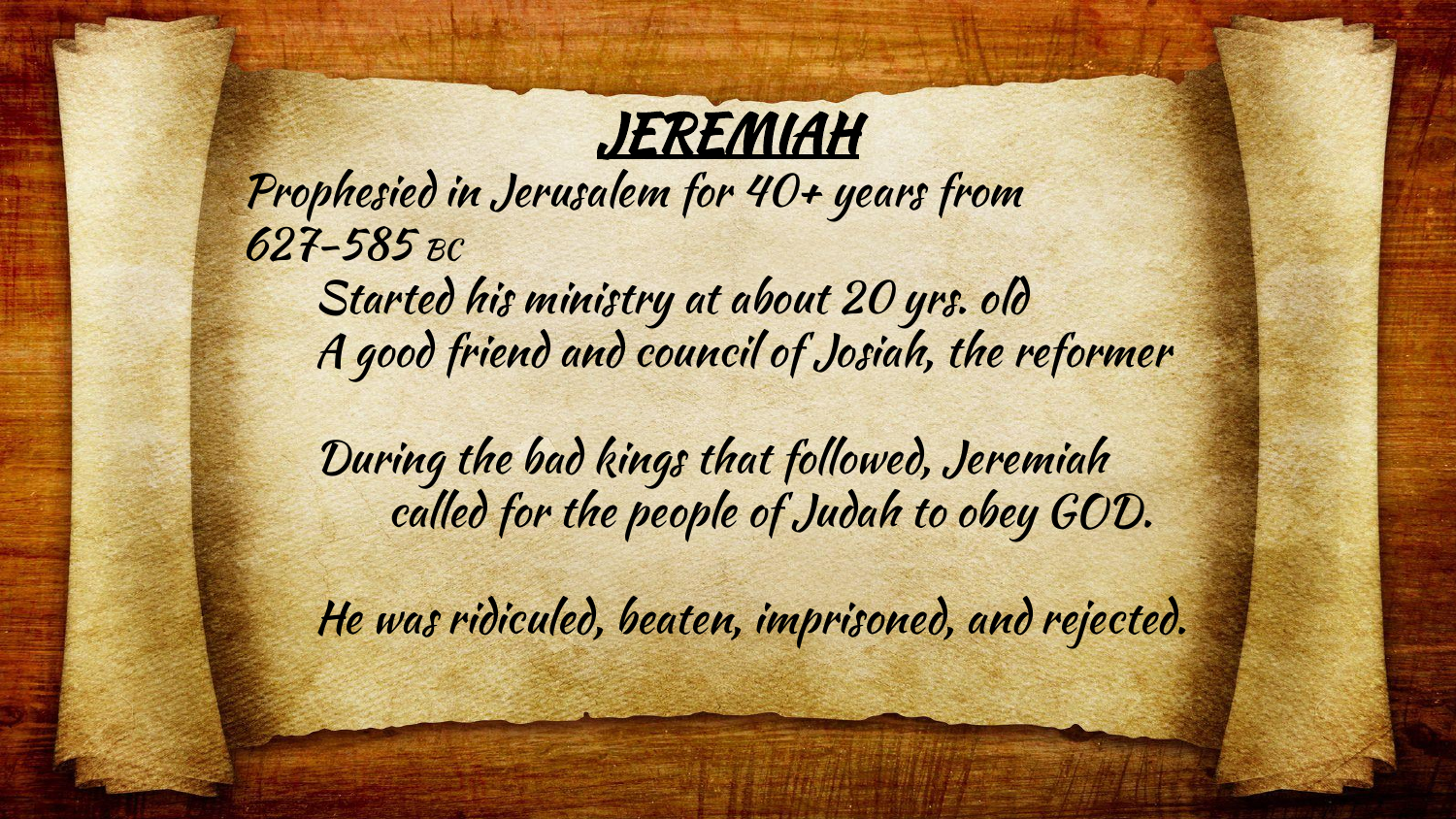

He spent the final 20 years of his life prophesying of the fall of Jerusalem and the destruction of the Temple.

He knew Nahum, Zephaniah, Habakkuk, Joel, and Obadiah

He likely new Ezekiel and Daniel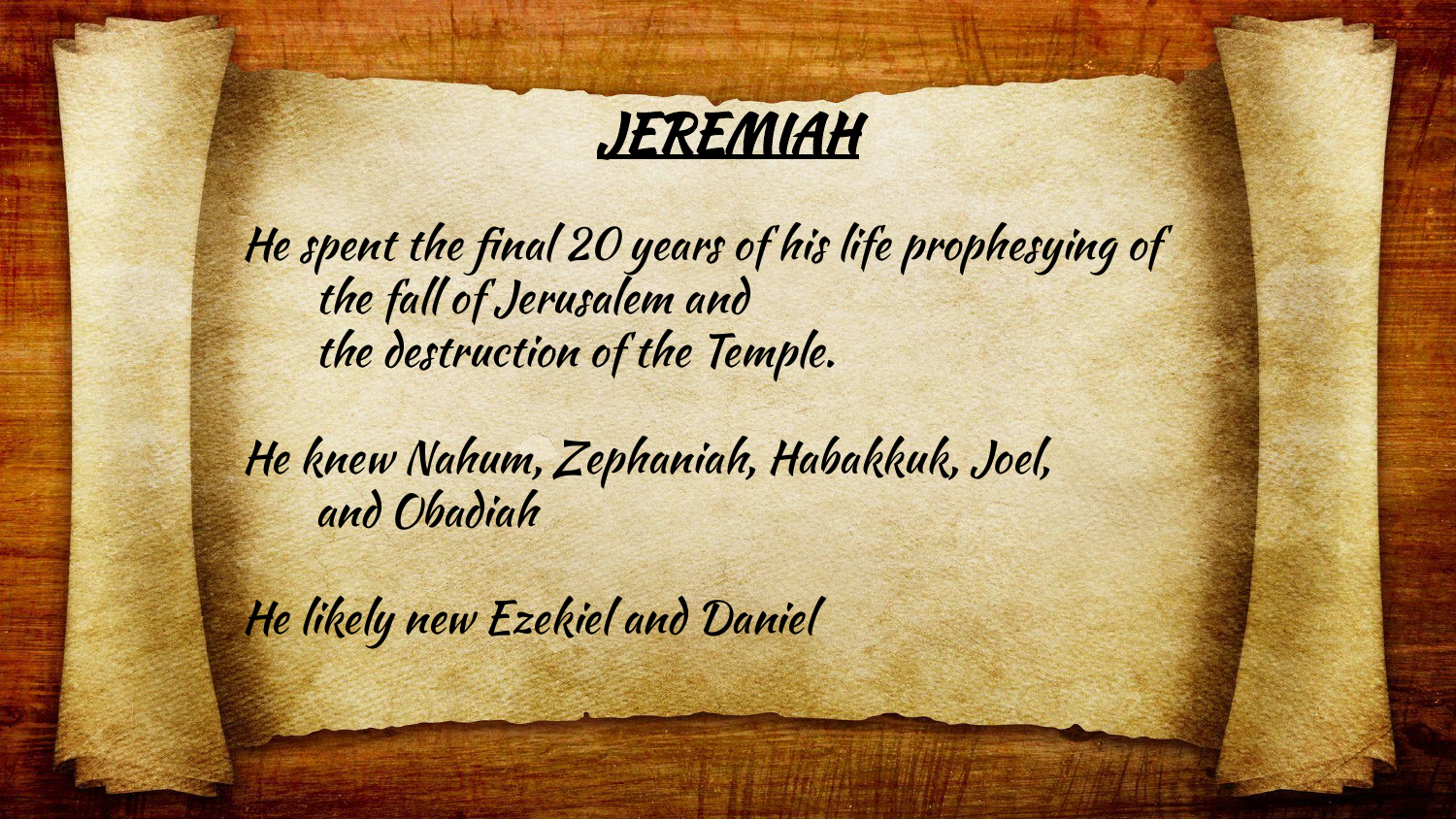

When Jerusalem was utterly defeated and the walls of the city were torn down and the Temple was looted and destroyed, Jeremiah was there, having been locked away in prison by King Zedekiah (Jer. 38:28)

King Nebuchadnezzer set him free (39:11) Jeremiah chose to stay in the land of Judah (40:6)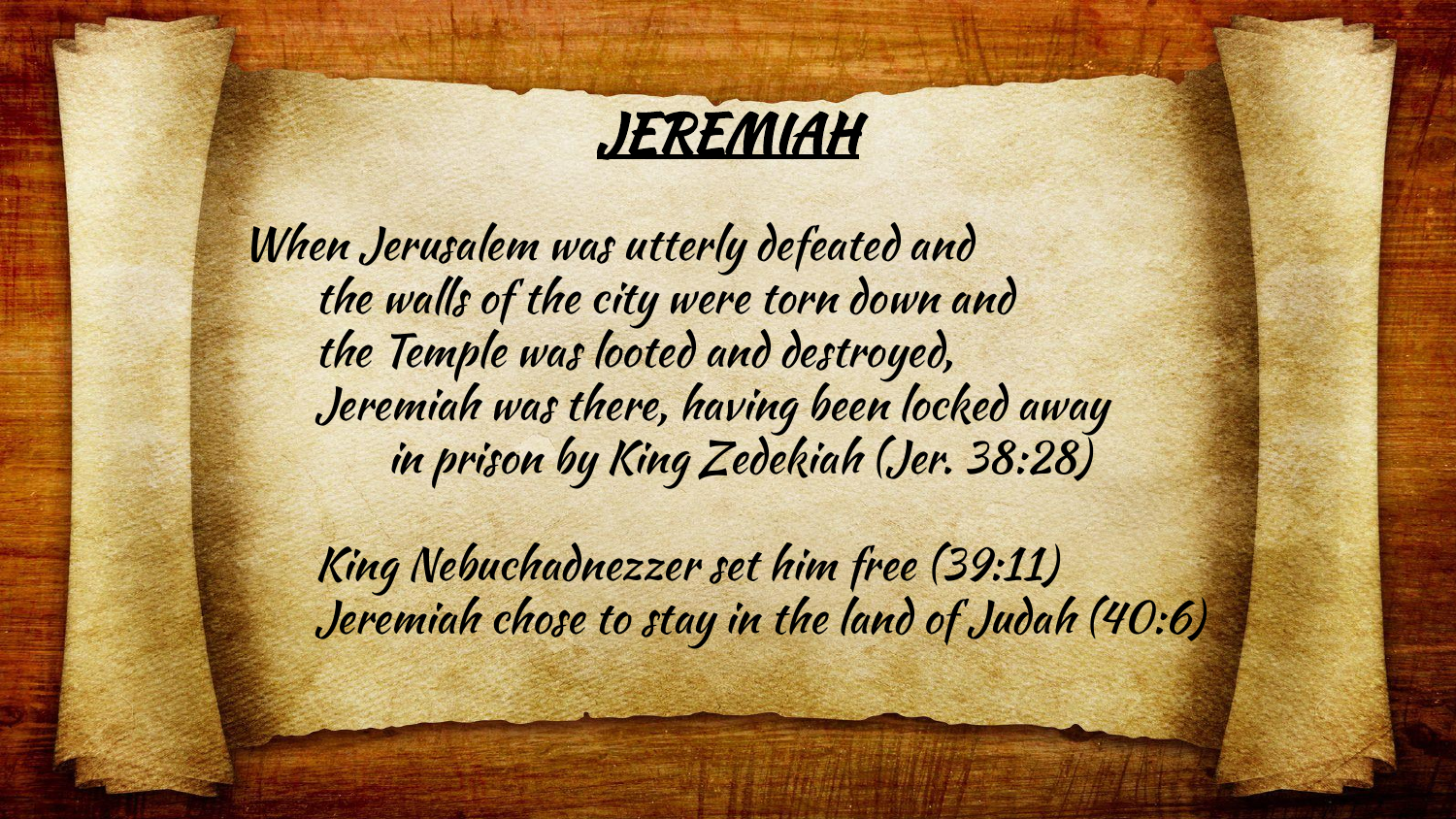

597 BC- Ezekiel, of priestly lineage, taken with other hostages to Babylon.

592-570 BC Ezekiel prophesies in Nippur, Babylon to the Jews in exile there: "Remember, YOUR sins brought this on!" "Jerusalem will fall!" "The Temple will be destroyed!" "God will still be faithful to His Covenant" "Restoration is coming!"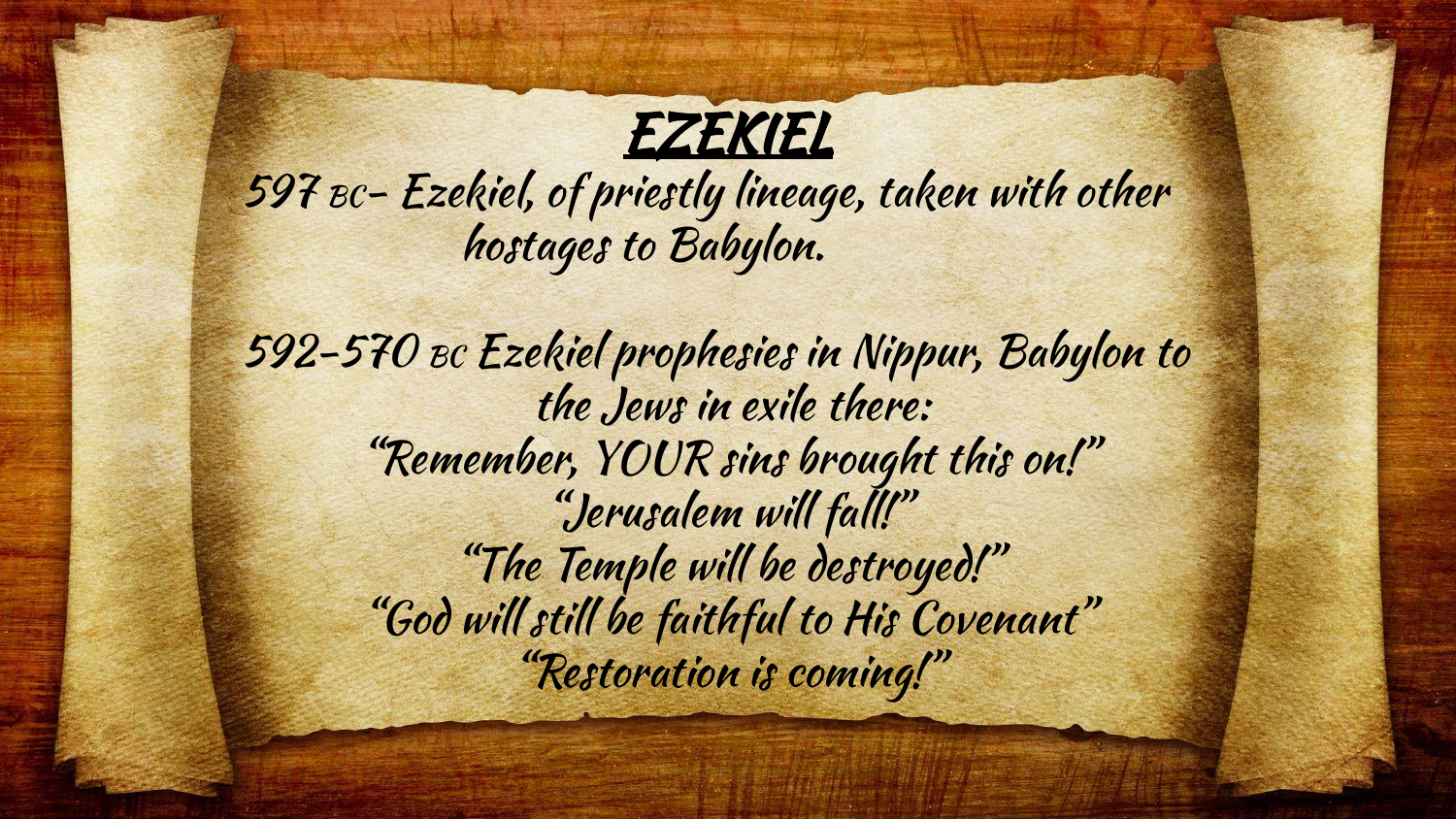## **DANIEL**

605BC- Daniel taken with other hostages to Babylon. Daniel remains faithful to God (refused to eat unlawfully prepared food) God rewards and blesses Daniel Daniel rises to a place of prominence in Nebuchadnezzar's kingdom King Darius makes Daniel one of the 3 "presidents" ("satraps") of all Babylon Daniel dies as an old man in Babylon c. 537 BC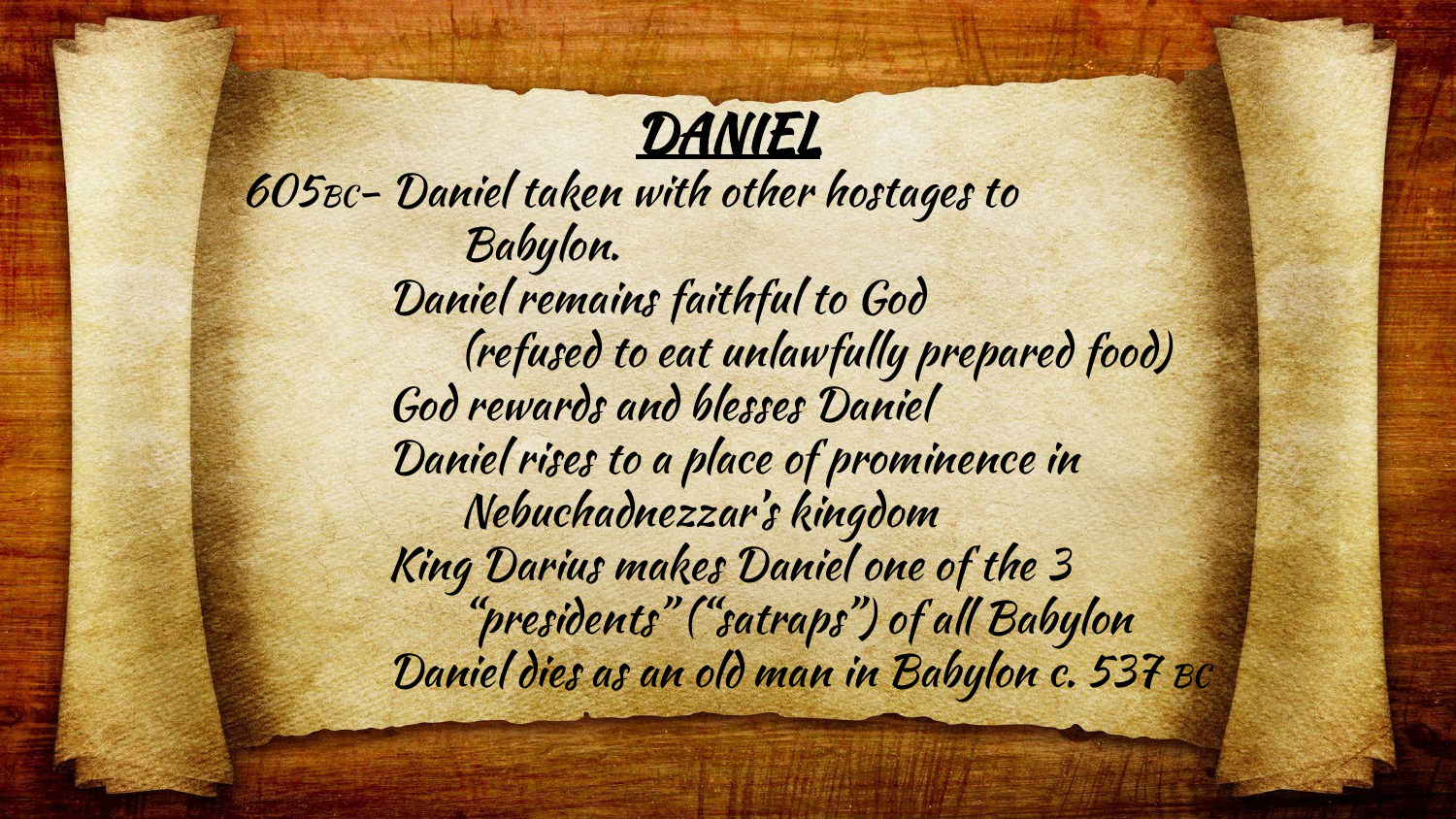## **DANIEL**

His book, written c. 537 BC contains many prophecies of future events including: The futures of Babylon, Persia, Greece, and Rome End times prophecies of still-future events ("70 weeks of years", Antichrist, Tribulation)

Fascinating narratives in Daniel include: Shadrach, Meshach, and Abednego Daniel in the Lion's Den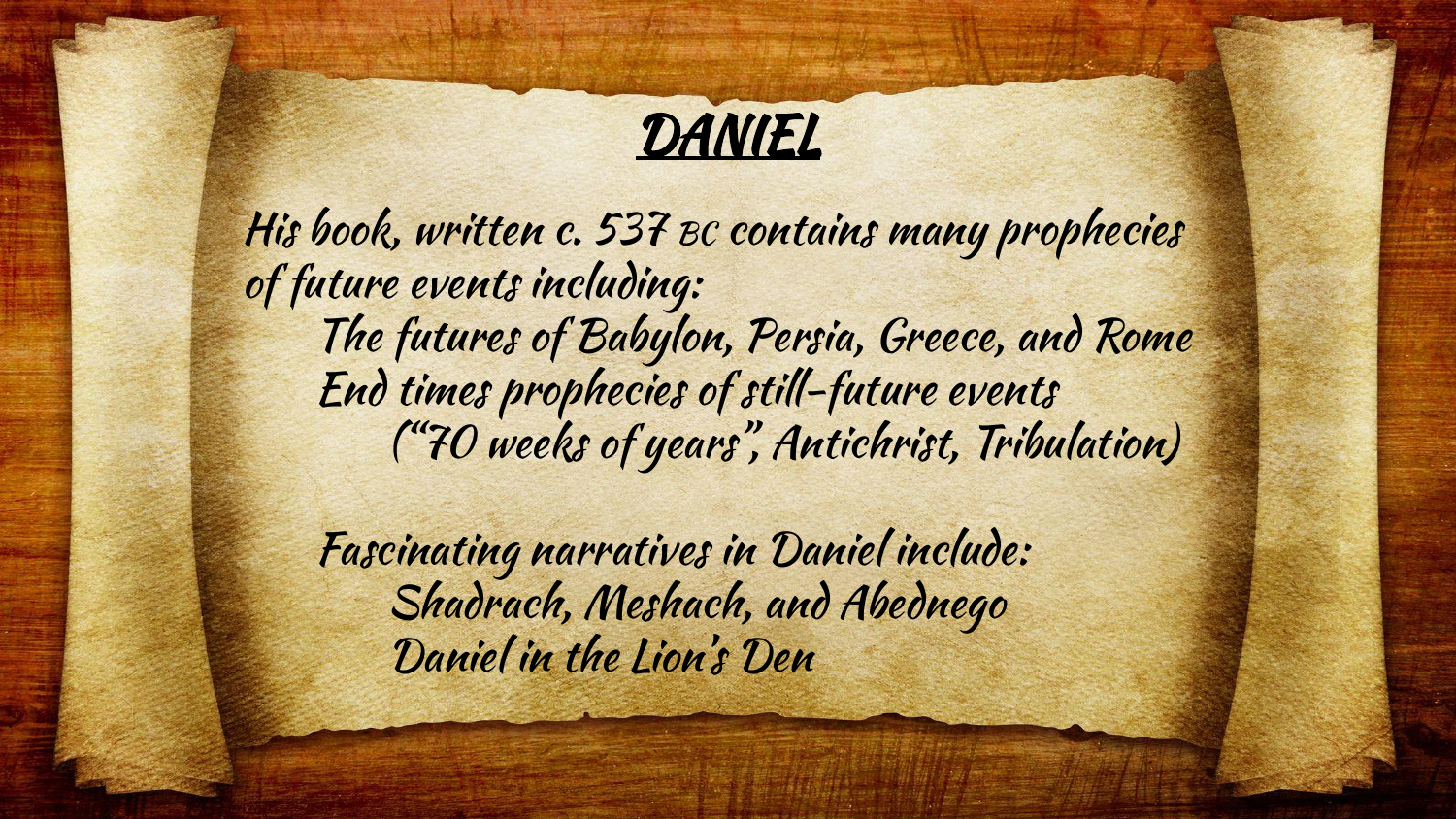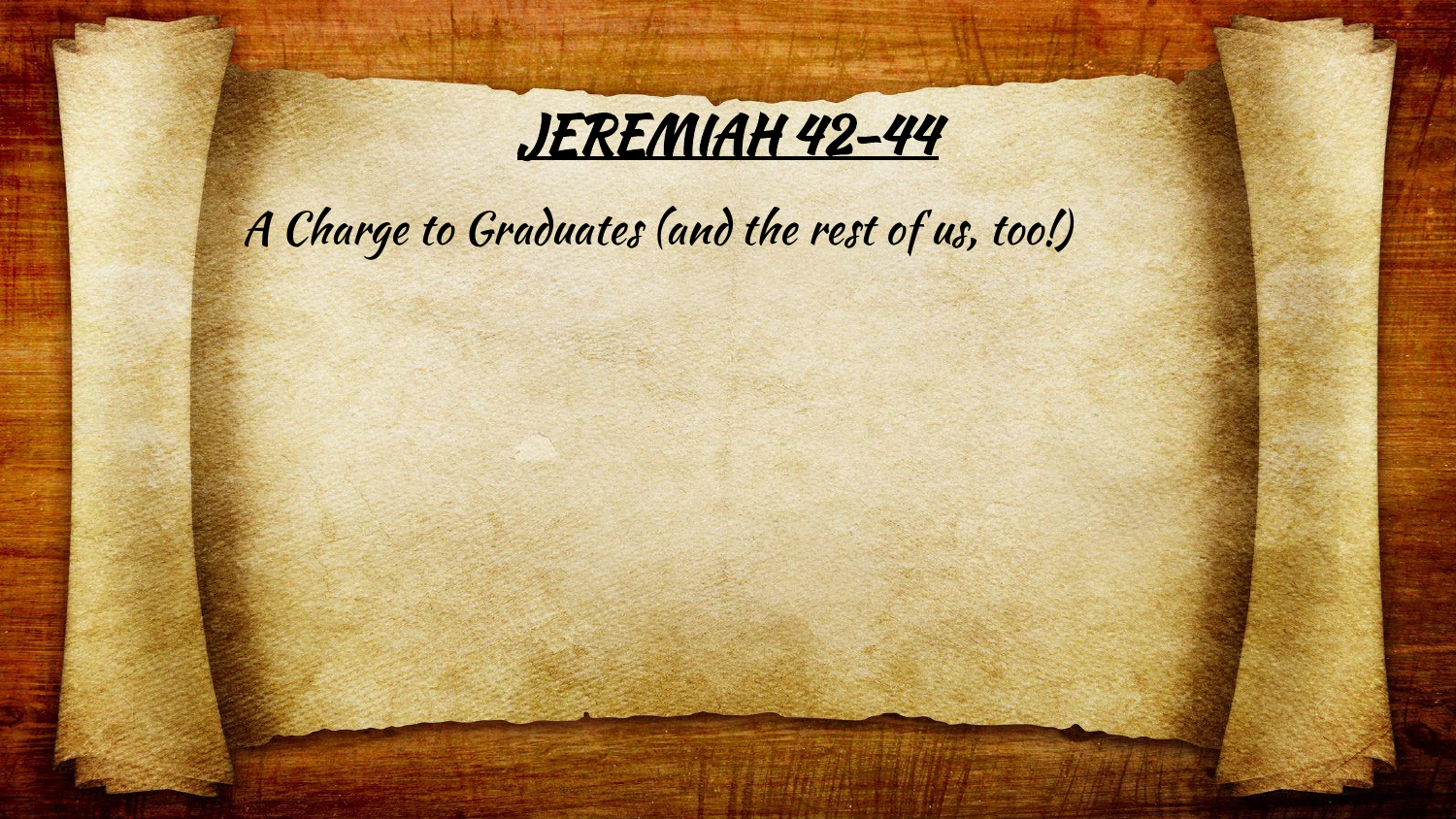

1. Seek God's Instruction (Jer. 42:1-6)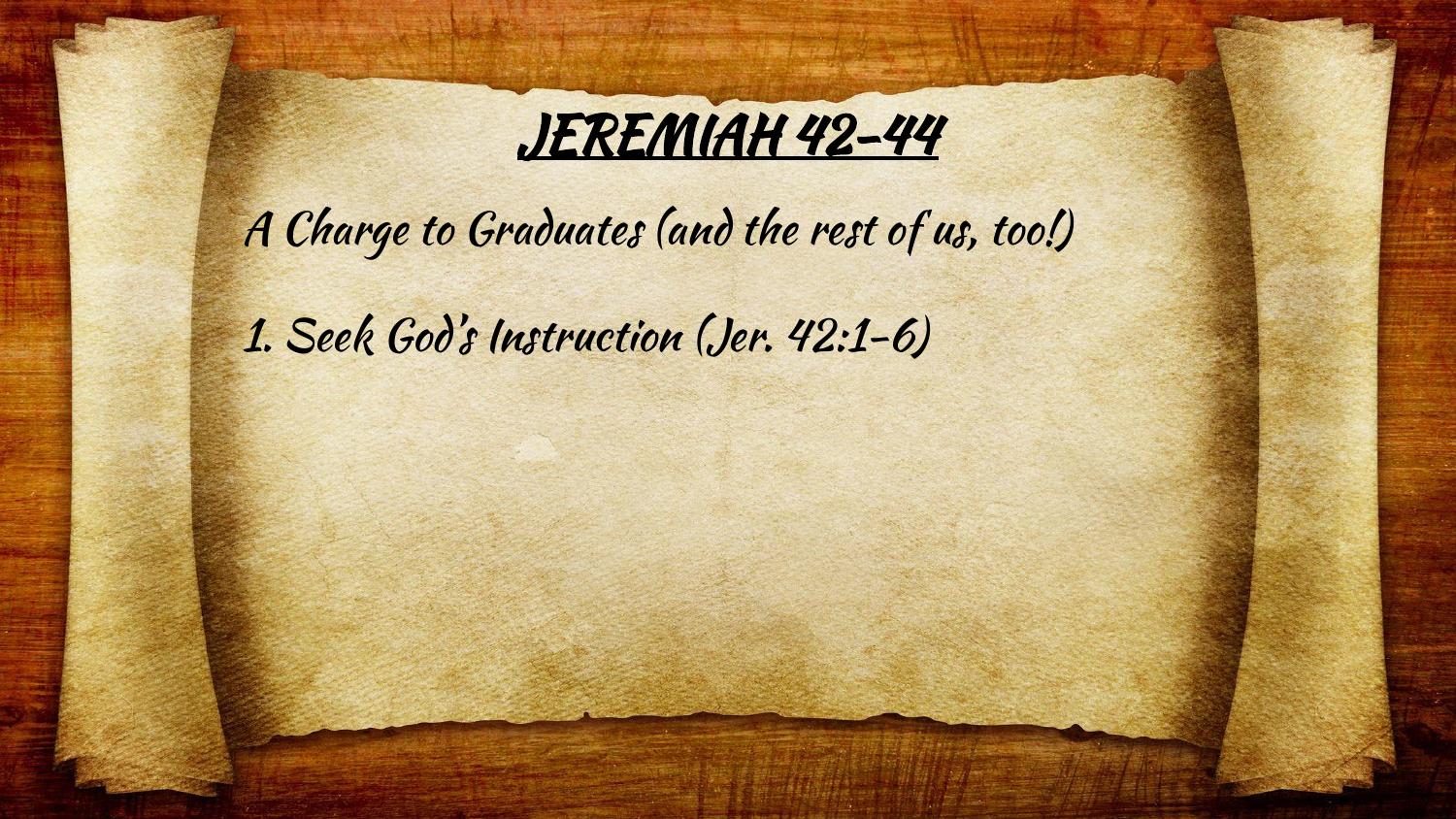

1. Seek God's Instruction (Jer. 42:1-6) 2. Listen to Wise Counsel (Jer. 42:7-22)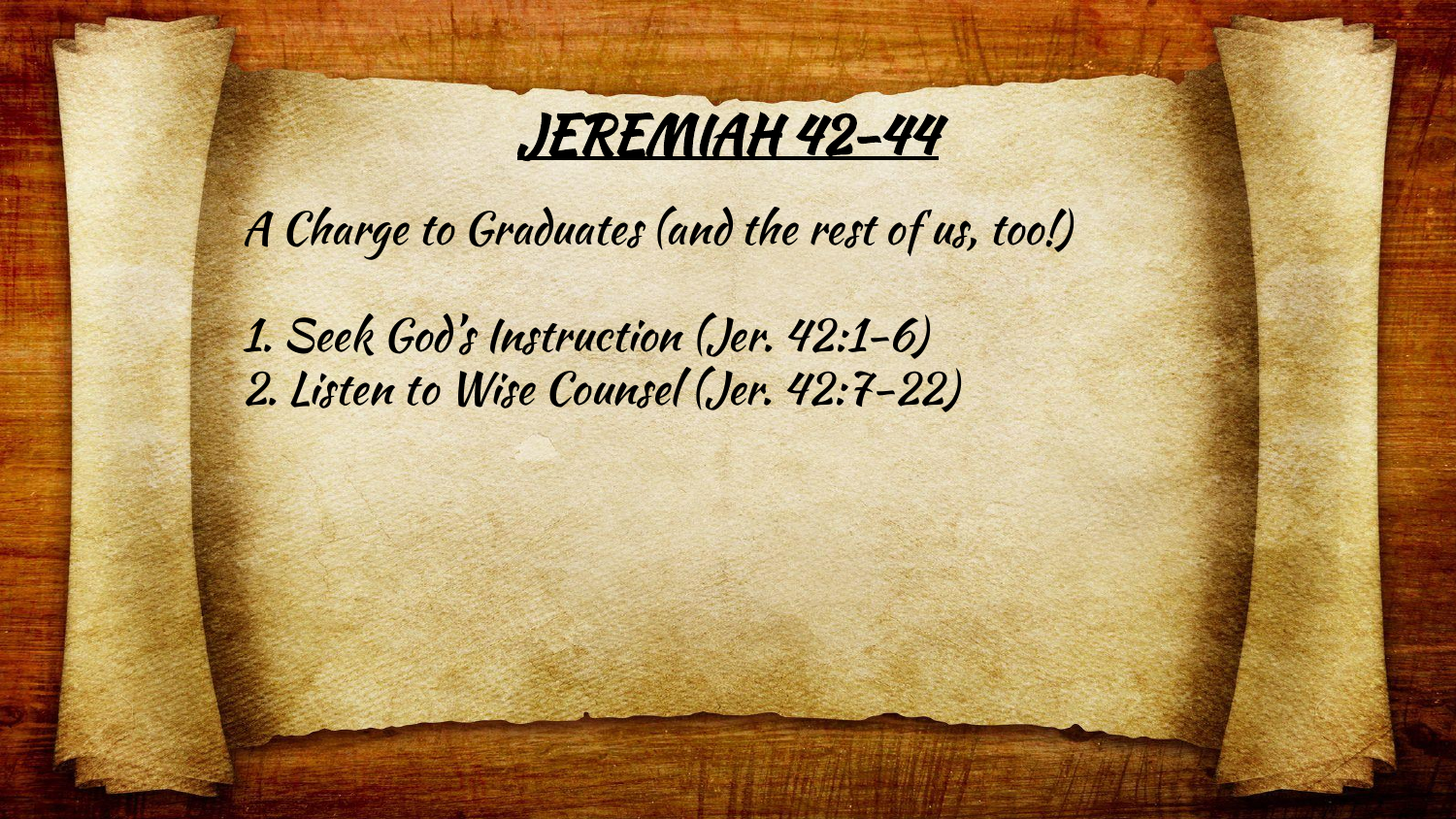

1. Seek God's Instruction (Jer. 42:1-6) 2. Listen to Wise Counsel (Jer. 42:7-22) 3. Obey what God tells you to do and to be (Jer. 43:1-7)